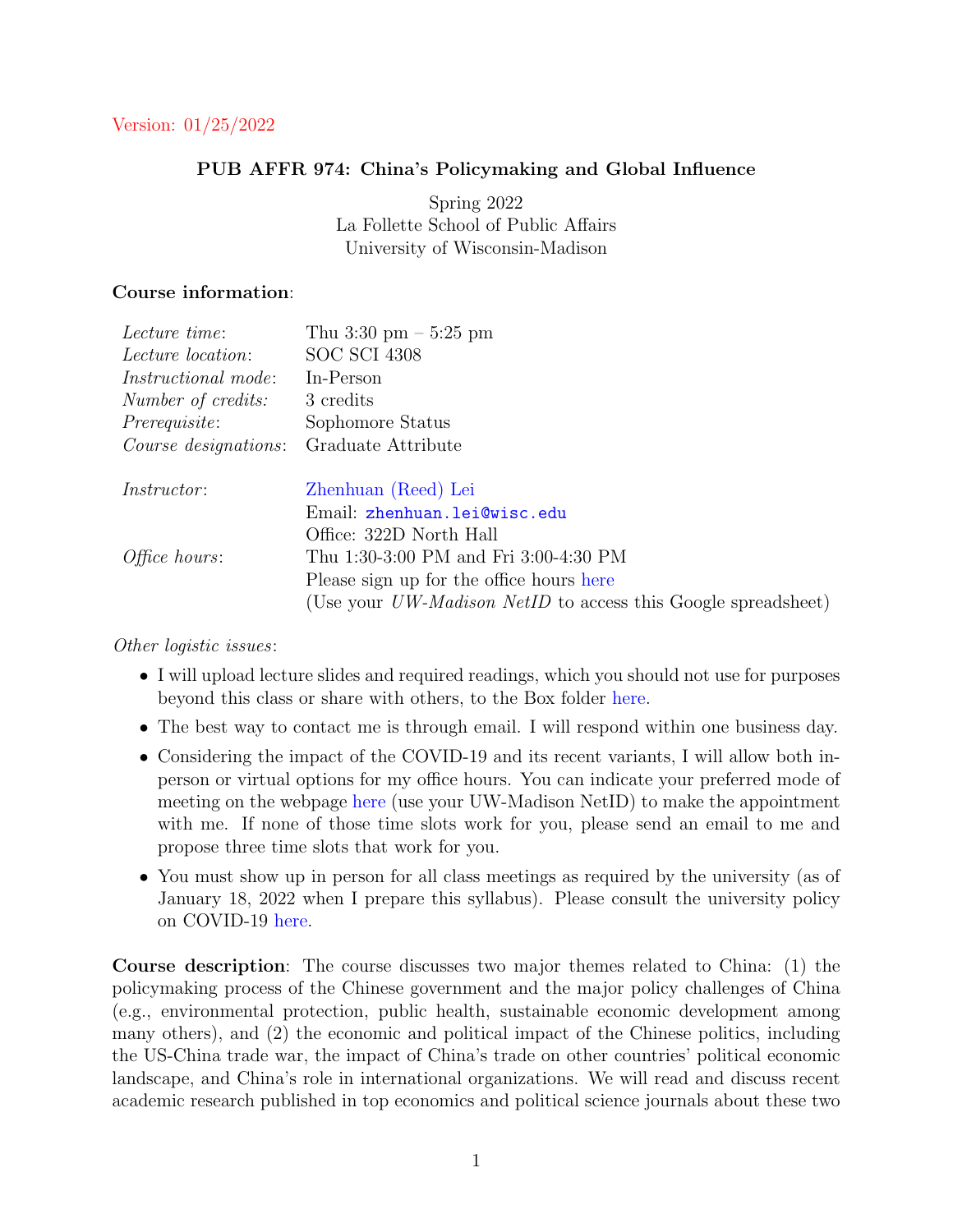themes in our class.

# Learning objectives:

- Develop an understanding of major political institutions and governance challenges of China today.
- Evaluate evidence for China's policy-making and global influence, and develop the ability to analyze other policy changes.
- Communicate effectively through written reports and discussion.
- (Ph.D. students only) Assess the state of a body of scholarly literature related to course themes, identify gaps in that literature, and formulate an original research question in the context of those gaps.

How Credit Hours are Met by the Course: This is a three-credit course. Students are required to attend regular course meetings (a 115-minute class periods per week). It also presumes reading, writing, written exercises, study and review, and other responsibilities as described in this document.

Regular and Substantive Interaction. Several learning activities ensure that students have regular and substantive interactions with the instructor.

- Students participate in regularly scheduled learning sessions once a week (where there is an opportunity for direct interaction between the student and the instructor) and can come to office hours held by the instructor.
- The instructor will provide written and/or oral comments for an individual student's exam and term paper.
- Instructor posts announcements and email check-ins about academic aspects of the class.
- Identify students struggling to reach mastery through observation of discussion activity and assessment completion, and offer additional opportunities for interaction.

# Course Requirements

Master students: Graduate students who are pursuing a Master's degree (e.g., MPA or MIPA) are expected to regularly show up in classes, take a mid-term exam, and produce a term paper.

- Participation  $(20\%)$ . You have to show up in all lectures  $(10 \text{ points})$ . For each missing lecture (including leaving the class earlier), you lose one point until all ten points are used up. Absences for religious or university-sponsored activity will be accommodated, but must be cleared with the instructor in advance. You are also encouraged to participate in the course actively through in-class discussion and after-class office hours (10 points).
- Midterm Exam  $(40\%)$ . This is an open-book, one-hour exam. This midterm exam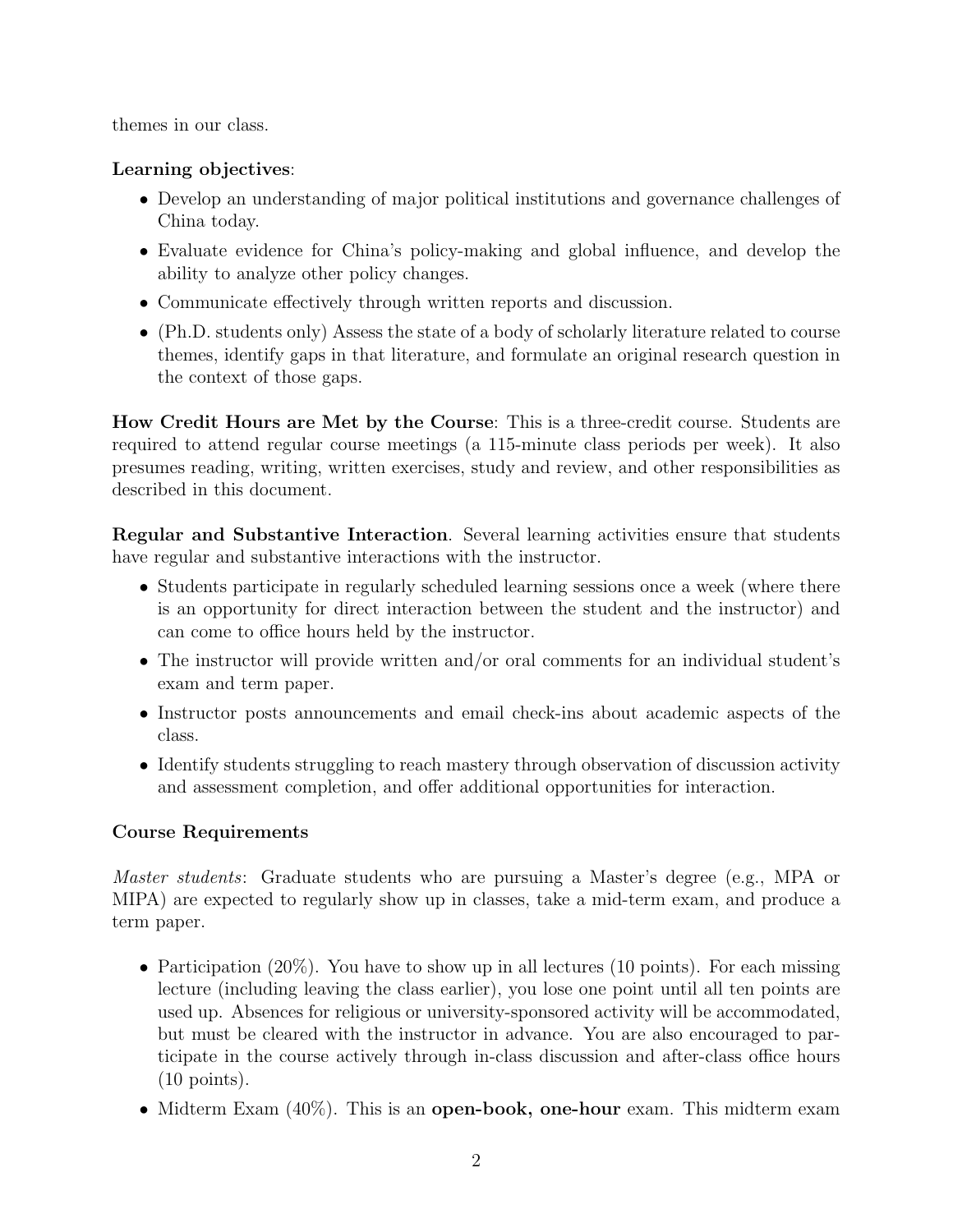covers all the materials before the spring break. The exam will take place in the class on March 24, 2022.

• Term Paper (40%). The student is required to produce a term paper that analyzes a political reform or policy change taking place in any part of the world (preferably, for the sake of this course, China) and at any time.<sup>[1](#page-0-0)</sup> The only exception is that you cannot write about a reform covered in this course. A high-quality term paper should (1) provide necessary background information for readers to understand the key issues at stake for the reform, (2) pinpoint the major obstacles to the reform, (3) summarize the existing explanations for why the reform succeeded (or failed) and (4) offer your analysis (which can be one of the existing explanations) with proper evidence. The length of your term paper should be no longer than 20 double-spaced pages (everything included). The appendix to this syllabus contains a detailed description of these requirements. If you intend to develop the term paper into an undergraduate thesis, you are allowed to go over 20 pages. However, you must talk to the instructor in advance and obtain his permission. The term paper is due on May 8, 2022 at 11:59 pm.

Ph.D. students: Ph.D. students will actively participate in the seminar, write two reflection papers, and complete a term paper.

- Participation  $(20\%)$ . You have to show up in all lectures  $(10 \text{ points})$ . For each missing lecture (including leaving the class earlier), you lose one point until all ten points are used up. Absences for religious or university-sponsored activity will be accommodated, but must be cleared with the instructor in advance. You are also encouraged to participate in the course actively through in-class discussion and after-class office hours (10 points).
- Reflection papers (30%). The student will select two weeks to produce a reflection paper. The reflection paper should summarize the student's understanding of the following questions based on that week's readings (and optional readings if possible): (1) What are the major questions that scholars care about in this subfield? (2) What do we know about these questions? (3) Which parts of these questions do we still lack a systematic understanding? (4) Is there anything (e.g., critical players, important assumptions, scope conditions, etc.) missed by the required reading materials? (5) What can you do to improve the current literature assuming that you have the funding to implement a research project on this area? The reflection paper is due on the Wednesday at noon before that week's the class. The reflection paper should not go beyond five pages.
- Final project (50%). Students enrolled in this course have two options for the final project. The final project is due on May 8, 2022 at 11:59 pm. The student is encouraged to discuss the topic with the instructor before s/he starts writing.

<sup>&</sup>lt;sup>1</sup>If you wish to write a term paper on political reform in China – which is, again, not required – you may consider writing about why the reforms of Shang Yang, Wang Anshi, Zhang Juzheng, Emperor Guangxu, Li Hongzhang succeeded or failed. You may also consider writing about Chinese government's reform in any specific field today (e.g., reforming China's educational system, financial system, fiscal system, etc.).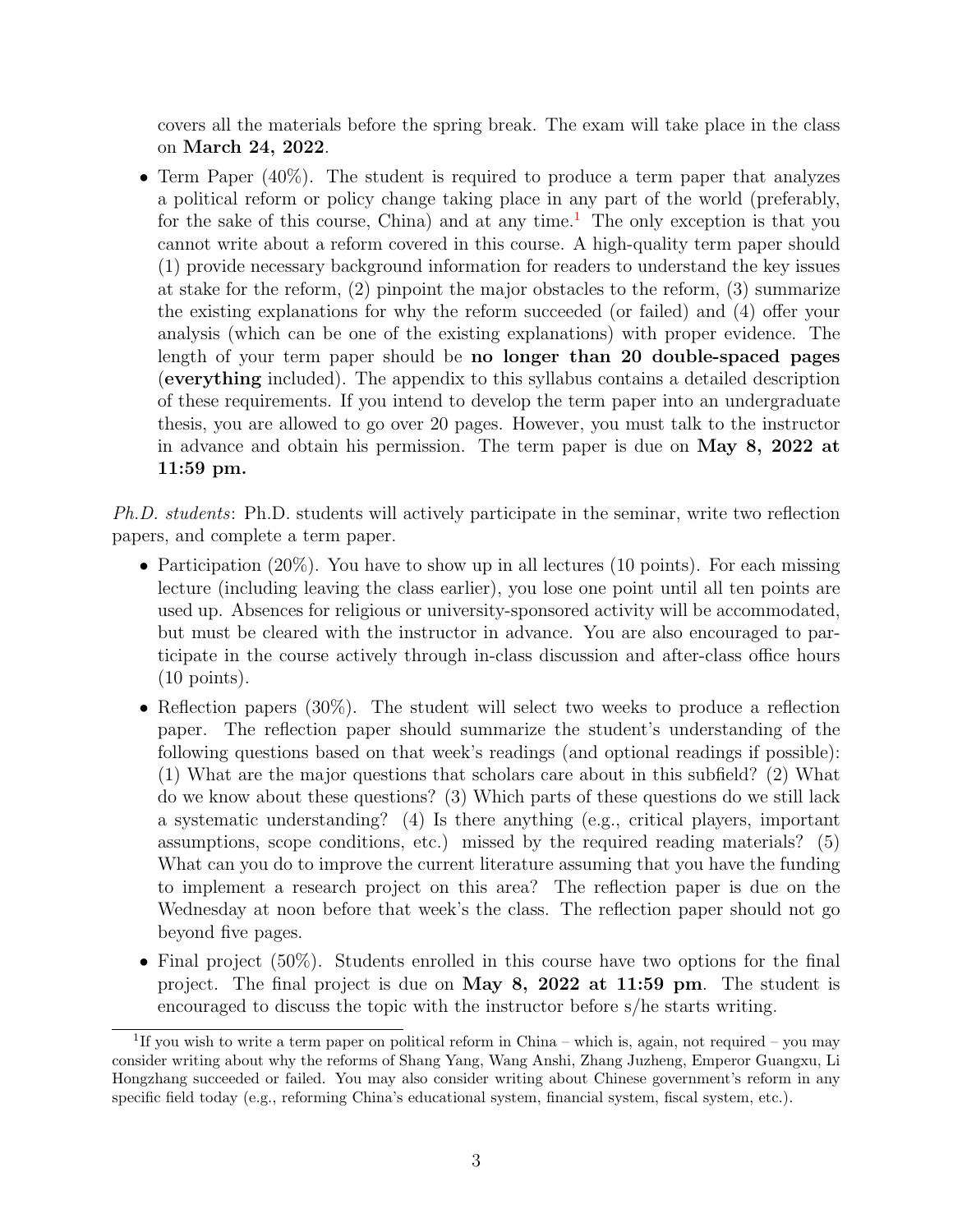- Term paper. The term paper should analyze a question related to the theme of this class (but does not have to use China as the empirical setting). It should clearly identify a question, motivate why the question is important, summarize how this analysis contributes to a deeper understanding of this question, utilize appropriate data and methods, and interpret the results. The paper cannot exceed 35 pages (double-spaced, everything other than the Appendix is included). The style requirement is the same as that adopted by the Journal of Politics.
- Research proposal. First-year or second-year Ph.D. students and others who are concurrently taking many other courses and completing the methodological training have the option of submitting a research proposal in lieu of a term paper. The research proposal should clearly identify a question, motivate why the question is important, develop theoretical arguments for the hypotheses, and summarize the research's contribution to the literature. Whenever possible, the proposal should also demonstrate the plausibility of the plan by pinpointing the data sources and performing preliminary analysis usually based on existing data. The proposal cannot exceed 25 pages (double-spaced, everything other than the Appendix is included). The style requirement is the same as that adopted by the Journal of Politics.

The grading scale is as follows, including the overall points as well as the University of Wisconsin's range for letter grades:

| Point Range         | Letter Grade            | <b>GPA</b> |
|---------------------|-------------------------|------------|
| $90-100$ points     | A (Excellent)           | 4.0        |
| $85 - 89.99$ points | AB (Intermediate grade) | 3.5        |
| $80 - 84.99$ points | B(Good)                 | 3.0        |
| $75-79.99$ points   | BC (Intermediate grade) | 2.5        |
| $70 - 74.99$ points | $C$ (Fair)              | 2.0        |
| $60 - 69.99$ points | $D$ (Poor)              | 1.0        |
| $59.99-0$ points    | F (Failure)             | 0 0        |

Disputes. I occasionally make mistakes or otherwise misinterpret answers. If you believe that your grade is incorrect as a result of an error, please submit a request for a grade change in writing to me within 48 hours of receiving the grade. This document should be a stand-alone document such as a .pdf (i.e. not an email). In the appeal, please clearly and concisely explain why the grade is incorrect, based on the merit of the work rather than comparisons to other students or various adverse consequences (i.e. I need a better grade to get into law school). Please note that re-grading may result in an increase or a decrease in the initial grade.

Make-up Exam. Attendance at exams is a special category. I take missed exams very seriously, as they provide you an unfair advantage over your classmates in the form of additional time to study. This is why, if you miss an exam, you must provide within one week a written, valid excuse, such as a doctor's note. Unexcused exam absences will result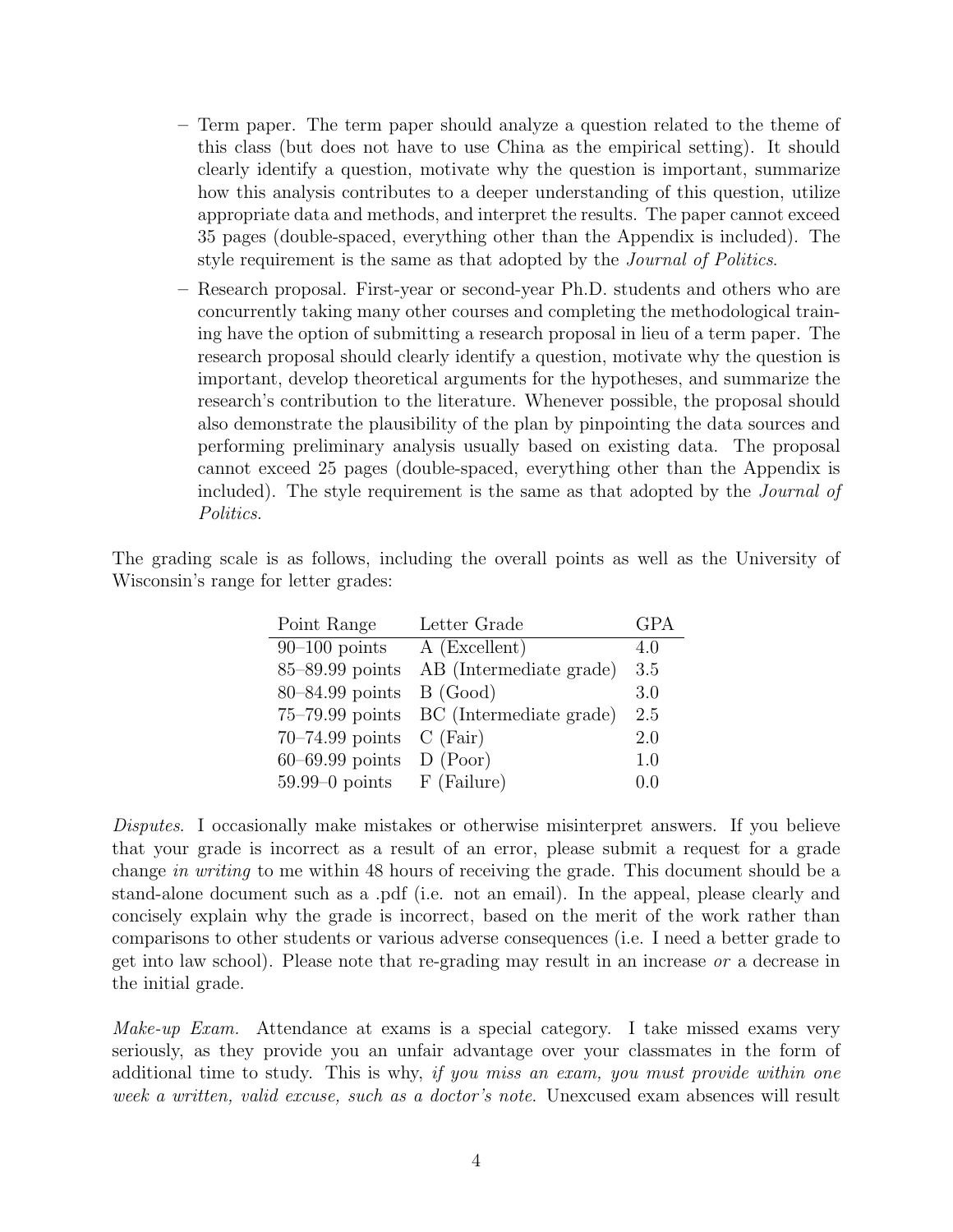in a 10 point reduction off the top of your make-up exam grade. For example, if you miss an exam without an excuse, and then score perfectly on the make-up exam (40/40), your actual grade on the exam will be 30/40. If you have not communicated with the instructor within one week from the date of the exam, a make-up exam is no longer an option.

### Classroom Policies

Plagiarism and Academic Honesty. By virtue of enrollment, each student agrees to uphold the high academic standards of the University of Wisconsin-Madison; academic misconduct is behavior that negatively impacts the integrity of the institution. Cheating, fabrication, plagiarism, unauthorized collaboration, and helping others commit these previously listed acts are examples of misconduct which may result in disciplinary action. Examples of disciplinary action include, but is not limited to, failure on the assignment/course, written reprimand, disciplinary probation, suspension, or expulsion. To understand more about plagiarism and proper attribution of sources, please consult the [Writing Center.](https://writing.wisc.edu/)

Accommodations for Students with Disabilities. The University of Wisconsin-Madison supports the right of all enrolled students to a full and equal educational opportunity. The Americans with Disabilities Act (ADA), Wisconsin State Statute (36.12), and UW-Madison policy (Faculty Document 1071) require that students with disabilities be reasonably accommodated in instruction and campus life. Reasonable accommodations for students with disabilities is a shared faculty and student responsibility. Students are expected to inform [McBurney Disability Resource Center](https://mcburney.wisc.edu/) and faculty [me] of their need for instructional accommodations by the end of the third week of the semester, or as soon as possible after a disability has been incurred or recognized. Faculty [I], will work either directly with the student [you] or in coordination with the McBurney Center to identify and provide reasonable instructional accommodations. I am more than happy to accommodate needs, but it is your responsibility to complete this process officially and in a timely manner, within three weeks of course inception (or upon the recognition of a disability).

Diversity and Inclusion. Diversity is a source of strength, creativity, and innovation for UW-Madison. We value the contributions of each person and respect the profound ways their identity, culture, background, experience, status, abilities, and opinion enrich the university community. We commit ourselves to the pursuit of excellence in teaching, research, outreach, and diversity as inextricably linked goals. The University of Wisconsin-Madison fulfills its public mission by creating a welcoming and inclusive community for people from every background – people who as students, faculty, and staff serve Wisconsin and the world. For more information, please visit: <https://diversity.wisc.edu/>.

Academic Calendar  $\mathcal B$  Religious Observances. Please find the relevant information [here.](https://secfac.wisc.edu/academic-calendar/#religious-observances)

COVID-19. Please consult <https://covidresponse.wisc.edu> for the university policy.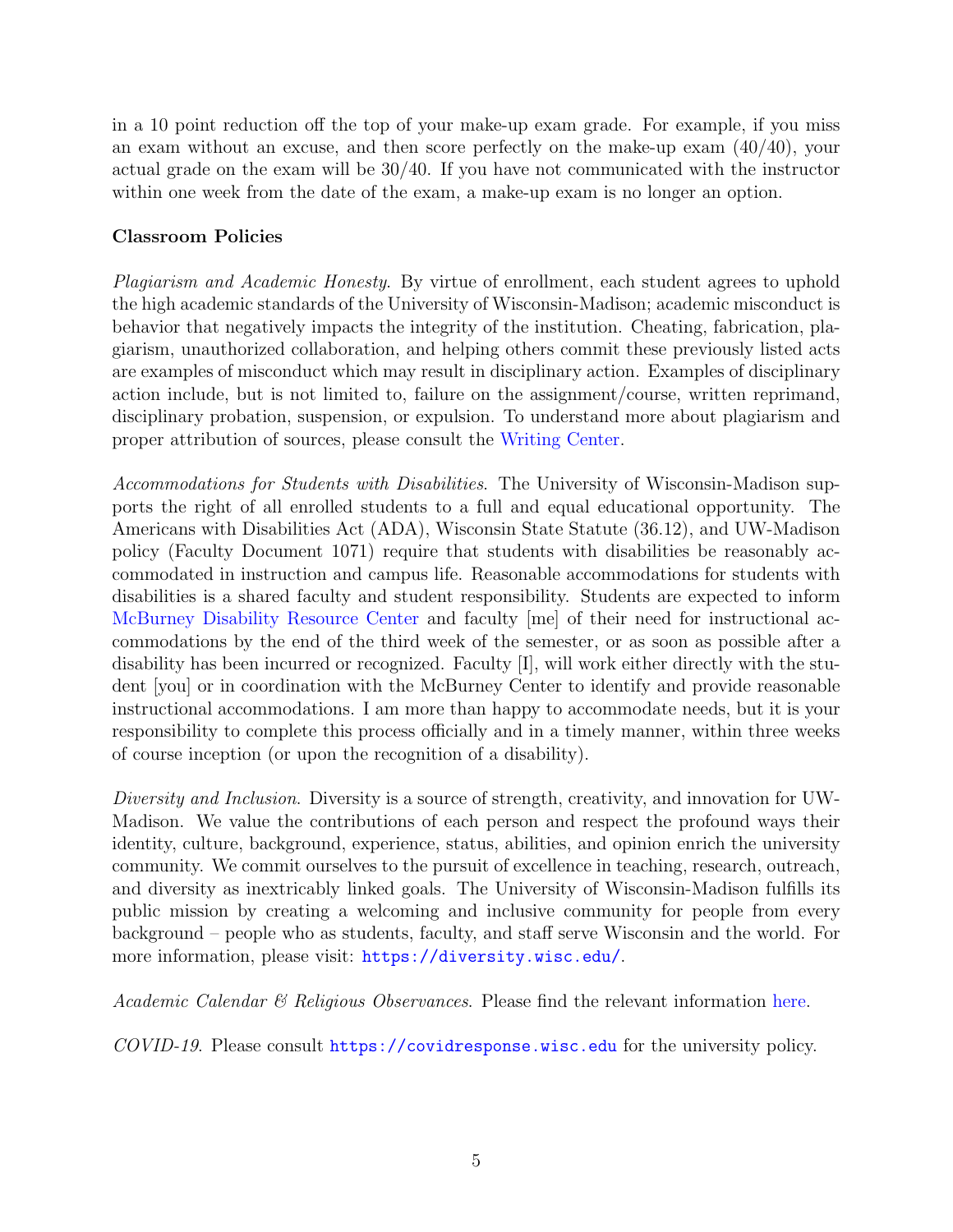# Course Schedule

### Instructions:

- There is no textbook for this course. All reading materials can be accessed through the library or will be provided by the instructor.
- Required readings are indicated with a  $\bullet$  symbol. Optional readings, which are not required in any way, are marked with a [–] symbol.
- Ph.D. students, however, should aim for reading all materials. They should pay close attention to those readings indicated by [•] symbols and skim through the papers marked by a  $\left[-\right]$  symbol.
- I draw on the reading materials from the most cutting-edge research in political science and economics on the political system of China. As a result, a good portion of the readings may seem too technical. The goal of reading (at least for the purpose of this course) is not to fully appreciate or critique the technical part of the paper or book chapter. You should aim for understanding the logic of reading materials. Feel free to jump through the "technical" part of the reading. I will further elaborate on the analytical part of reading materials in class. Hence, you should read at least the abstract, introduction, background, and conclusion sections of a paper.
- When you read a paper, find the answer for the following questions:
	- What is the question that this study answers?
	- Why is this question important?
	- What is the answer offered by the author(s)?
	- What is the theoretical logic of this answer?
	- Is there any evidence provided by the author(s) to support this answer?
	- (Ph.D. students only) Can you find any internal inconsistency in author(s) theoretical arguments? Are there any critical assumptions in the theory that the author(s) did not examine or may not be true in the real world? Methodologically, is there any major problems that may overturn the results? Would the results be different if we perform the same analysis in other countries? Is there anything that the author(s) did not examine in the paper? Can you create a research design to further investigate such questions?

### I. INTRODUCTION

### January 27: Getting China Right

- Opening remarks of the "2+2" U.S.-China Summit in Alaska on March 18, 2021 [\[video,](https://www.youtube.com/watch?v=FwbIeCf19jM) [transcript\]](https://www.state.gov/secretary-antony-j-blinken-national-security-advisor-jake-sullivan-chinese-director-of-the-office-of-the-central-commission-for-foreign-affairs-yang-jiechi-and-chinese-state-councilor-wang-yi-at-th/)
- Optional: Brzezinski, Zbigniew, and Samuel P. Huntington. 1965. Political Power: USA/USSR. New York: The Viking Press. (Read the Introduction Chapter)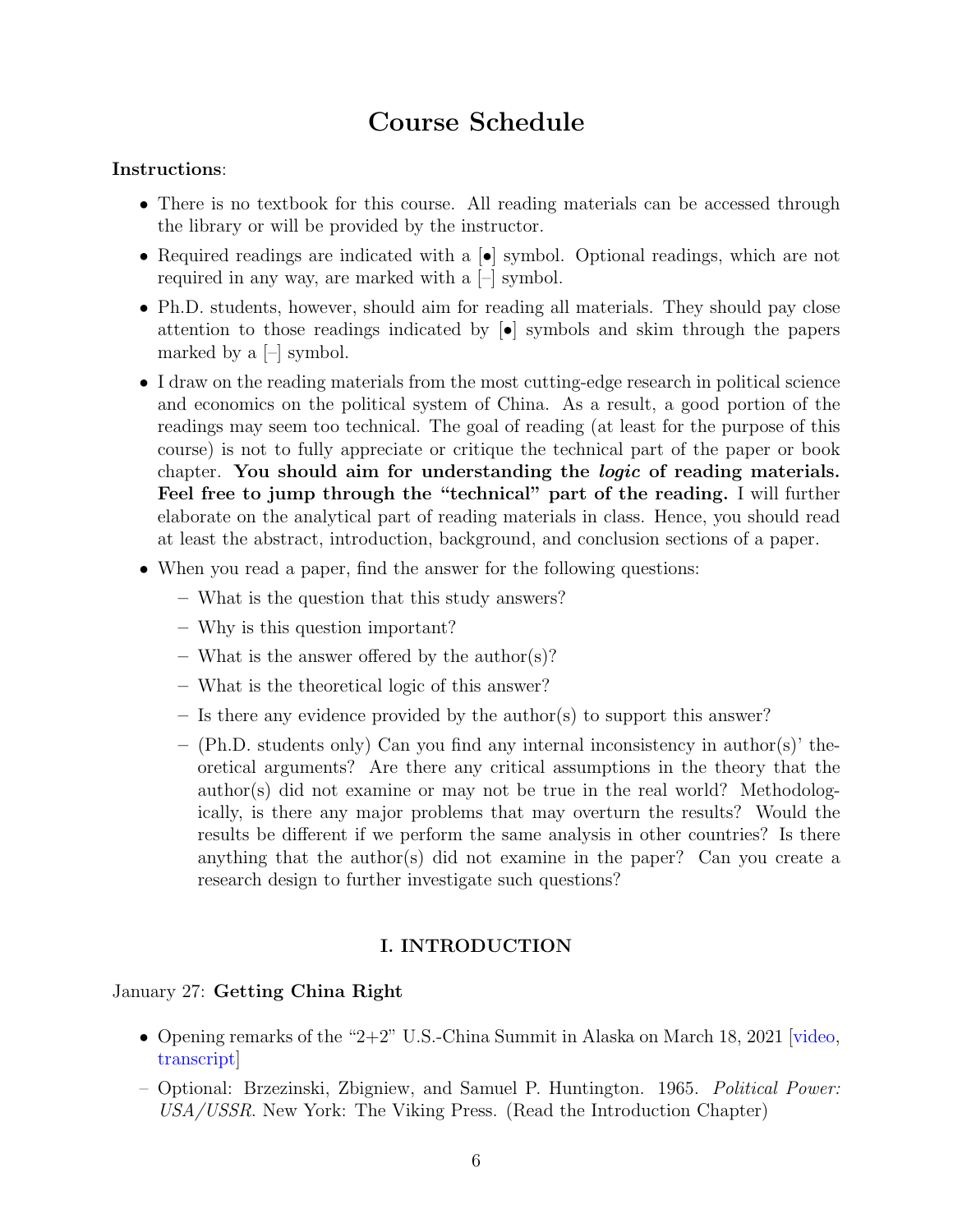# II. POLITICAL INSTITUTIONS AND POLICY PROCESSES

### February 3: Party

- Congressional Research Service. 2021. [China's Political System in Charts: A Snapshot](https://crsreports.congress.gov/product/pdf/R/R46977) [Before the 20th Party Congress](https://crsreports.congress.gov/product/pdf/R/R46977).
- Fisman, Raymond, Jing Shi, Yongxiang Wang, and Weixing Wu. 2020. ["Social Ties](https://doi.org/10.1257/aer.20180841) [and the Selection of China's Political Elite.](https://doi.org/10.1257/aer.20180841)" American Economic Review, 110(6): 1752- 1781.
- Lu, Fengming, and Xiao Ma. 2019. ["Is Any Publicity Good Publicity? Media Cover](https://doi.org/10.1080/10584609.2018.1490836)[age, Party Institutions, and Authoritarian Power-Sharing.](https://doi.org/10.1080/10584609.2018.1490836)" Political Communication, 36(1): 64-82.

### February 10: Government I: Leadership

- Landry, Pierre F., Xiaobo Lü, and Haiyan Duan. 2018. ["Does Performance Matter?](https://doi.org/10.1177/0010414017730078) [Evaluating Political Selection Along the Chinese Administrative Ladder.](https://doi.org/10.1177/0010414017730078)" Comparative Political Studies, 51(8): 1074 –1105.
- Lei, Zhenhuan, and Junlong Zhou. 2022. ["Private Returns to Public Investment:](https://doi.org/10.1086/715170) [Political Career Incentives and Infrastructure Investment in China.](https://doi.org/10.1086/715170)" The Journal of *Politics*, 84(1): 455-469.
- Jiang, Junyan. 2018. ["Making Bureaucracy Work: Patronage Networks, Performance](https://doi.org/10.1111/ajps.12394) [Incentives, and Economic Development in China.](https://doi.org/10.1111/ajps.12394)" American Journal of Political Science, 62(4): 982-999.
- Lee, Don S., and Paul Schuler. 2020. ["Testing the "China Model" of Meritocratic](https://doi.org/10.1177/0010414019858962) [Promotions: Do Democracies Reward Less Competent Ministers Than Autocracies?"](https://doi.org/10.1177/0010414019858962) Comparative Political Studies, 53(3-4): 531-566.

# February 17: Government II: Grassroots Bureaucracy

- Mattingly, Daniel C. 2020. ["Responsive or Repressive? How Frontline Bureaucrats](https://doi.org/10.5129/001041520X15668632057756) [Enforce the One Child Policy in China.](https://doi.org/10.5129/001041520X15668632057756)" Comparative Politics, 52(2): 269-288.
- He, Guojun, and Shaoda Wang. 2017. ["Do College Graduates Serving as Village](https://www.aeaweb.org/articles?id=10.1257/app.20160079) [Officials Help Rural China?"](https://www.aeaweb.org/articles?id=10.1257/app.20160079) American Economic Journal: Applied Economics, 9(4): 186-215.
- Distelhorst, Greg, and Yue Hou. 2017. ["Constituency Service under Nondemocratic](https://doi.org/10.1086/690948) [Rule: Evidence from China.](https://doi.org/10.1086/690948)" The Journal of Politics, 79(3): 1024-1040.
- Koehler, Ekkehard A. and Matsusaka, John G. and Wu, Yanhui. 2021. ["Street-](http://dx.doi.org/10.2139/ssrn.3907862)[Level Responsiveness of City Governments in China, Germany, and the United States.](http://dx.doi.org/10.2139/ssrn.3907862)" Working Paper.

February 24: Legislature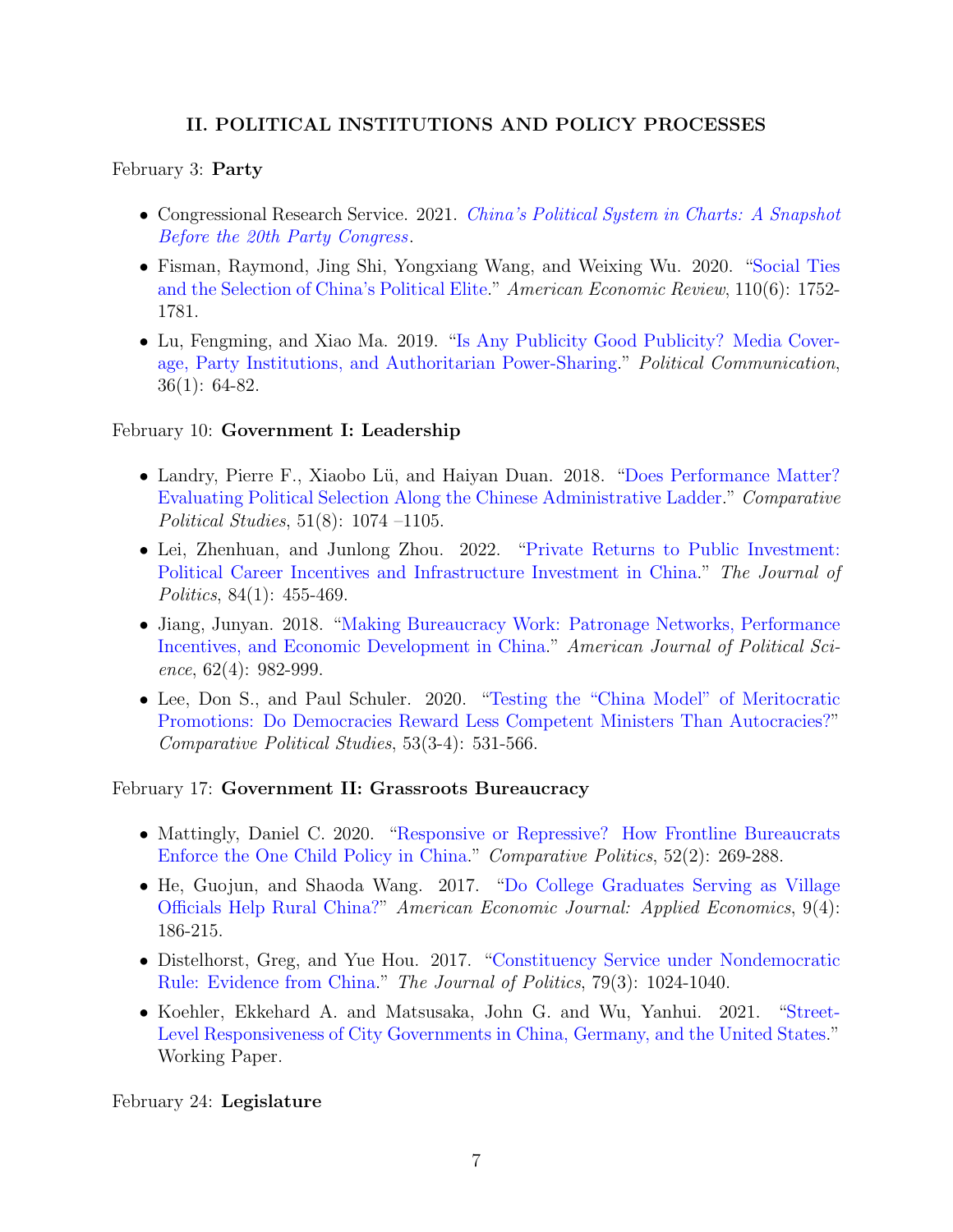- Truex, Rory. 2020. ["Authoritarian Gridlock? Understanding Delay in the Chinese](https://doi.org/10.1177/0010414018758766) [Legislative System.](https://doi.org/10.1177/0010414018758766)" Comparative Political Studies, 53(9): 1455-1492.
- Truex, Rory. 2016. Making Autocracy Work: Representation and Responsiveness in Modern China. New York, NY: Cambridge University Press. (Read Chapters 1 and 2)
- Hou, Yue. 2019. [The Private Sector in Public Office: Selective Property Rights in](https://search.library.wisc.edu/catalog/9913163550602121) [China](https://search.library.wisc.edu/catalog/9913163550602121). New York, NY: Cambridge University Press. (Read Chapters 1 and 2)

### III. (SOME) GOVERNANCE CHALLENGES

#### March 3: Economic Growth

- Ang, Yuen Yuen. 2016. [How China Escaped the Poverty Trap](https://search.library.wisc.edu/catalog/9912244156102121). Ithaca, NY: Cornell University Press. (Read Chapters 1 and 2)
- Xu, Chenggang. 2011. ["The Fundamental Institutions of China's Reforms and Devel](https://www.aeaweb.org/articles?id=10.1257/jel.49.4.1076)[opment.](https://www.aeaweb.org/articles?id=10.1257/jel.49.4.1076)" Journal of Economic Literature, 49(4): 1076-1151. (Read Sections 1-3; other sections are recommended.)
- Zilibotti, Fabrizio. 2017. ["Growing and Slowing Down Like China.](https://academic.oup.com/jeea/article-abstract/15/5/943/3982423)" *Journal of Euro*pean Economic Association, 15(5): 943-988.
- Naughton, Barry. 2017. ["Is China Socialist?"](https://www.aeaweb.org/articles?id=10.1257/jep.31.1.3) Journal of Economic Perspectives, 31(1): 3–24.

#### March 10: Corruption

- Chen, Ting, and James Kai-Sing Kung. 2019. ["Busting the 'Princelings': The Cam](https://doi.org/10.1093/qje/qjy027)[paign Against Corruption in China's Primary Land Market.](https://doi.org/10.1093/qje/qjy027)" Quarterly Journal of Economics, 134(1): 185–226.
- Ang, Yuen Yuen. 2020. *China's Gilded Age: The Paradox of Economic Boom and* Vast Corruption. Cambridge University Press. (Read Chapters 1, 4, 5, and 6)
- Jia, Ruixue, and Huihua Nie. 2017. ["Decentralization, Collusion, and Coal Mine](https://doi.org/10.1162/REST_a_00563) [Deaths.](https://doi.org/10.1162/REST_a_00563)" The Review of Economics and Statistics, 99(1): 105-118.

#### March 17: SPRING RECESS

#### March 24: Midterm Exam

#### March 31: Propaganda and the Trust in Government

- Huang, Haifeng. 2018. ["The Pathology of Hard Propaganda.](https://doi.org/10.1086/696863)" Journal of Politics, 80(3): 1034-1038.
- Whiting, Susan. 2017. ["Authoritarian 'Rule of Law' and Regime Legitimacy.](https://doi.org/10.1177/0010414016688008)" Comparative Political Studies, 50(14): 1907–1940.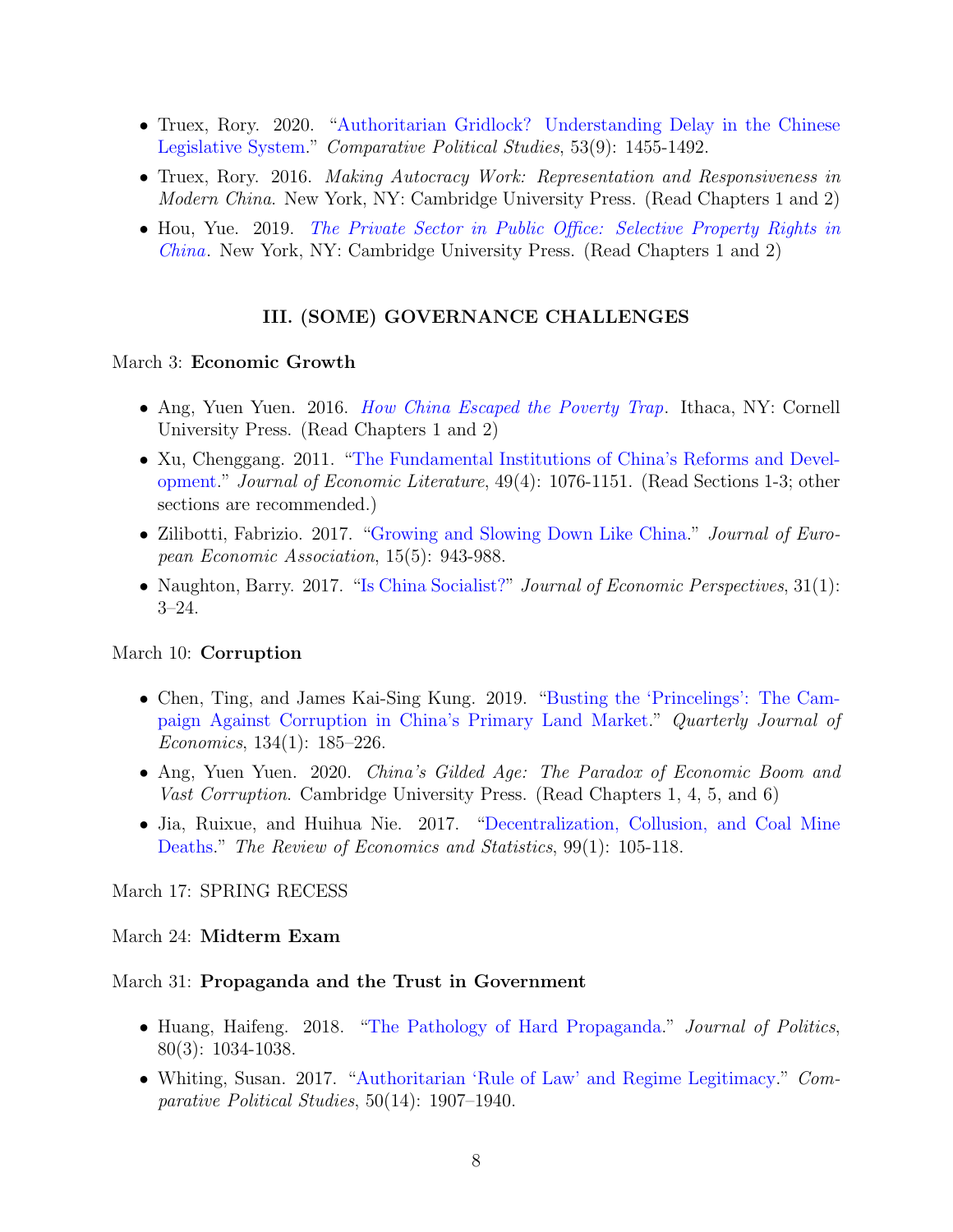- Wu, Cary, Zhilei Shi, Rima Wilkes, Jiaji Wu, Zhiwen Gong, Nengkun He, Zang Xiao, Xiaojun Zhang, Weijun Lai, Dongxia Zhou, Feng Zhao, Xiufang Yin, Ping Xiong, Hao Zhou, Qinghua Chu, Libin Cao, Ruijing Tian, Yu Tan, Liyong Yang, Zexuan He, Malcolm Fairbrother, Jan Mews, and Giuseppe Nicola Giordano. 2021. ["Chinese Citizen](https://doi.org/10.1080/10670564.2021.1893558) [Satisfaction with Government Performance during COVID-19.](https://doi.org/10.1080/10670564.2021.1893558)" Journal of Contemporary China, 132: 930–944.
- King, Gary, Jennifer Pan, and Margaret E. Roberts. 2017. ["How the Chinese Govern](https://doi.org/10.1017/S0003055417000144)[ment Fabricates Social Media Posts for Strategic Distraction, Not Engaged Argument.](https://doi.org/10.1017/S0003055417000144)" American Political Science Review, 111(3): 484-501.

# April 7: Censorship

- Qin, Bei, David Strömberg, and Yanhui Wu. 2017. ["Why Does China Allow Freer](https://www.aeaweb.org/articles?id=10.1257/jep.31.1.117) [Social Media? Protests versus Surveillance and Propaganda.](https://www.aeaweb.org/articles?id=10.1257/jep.31.1.117)" Journal of Economic Perspectives, 31(1): 117-140.
- King, Gary, Jennifer Pan, and Margarete E. Roberts. 2013. ["How Censorship in China](https://doi.org/10.1017/S0003055413000014) [Allows Government Criticism but Silences Collective Expressions.](https://doi.org/10.1017/S0003055413000014)" American Political Science Review, 107(2): 326-343.
- Chen, Yuyu, and David Y. Yang. 2019. ["The Impact of Media Censorship: 1984 or](https://www.aeaweb.org/articles?id=10.1257/aer.20171765) [Brave New World?"](https://www.aeaweb.org/articles?id=10.1257/aer.20171765) American Economic Review, 109(6): 2294-2332.
- Huang, Haifeng. 2015. ["International Knowledge and Domestic Evaluations in a](https://doi.org/10.1017/S000305541500026X) [Changing Society: The Case of China.](https://doi.org/10.1017/S000305541500026X)" American Political Science Review, 109(3): 613-634.

# IV. CHINA'S GLOBAL INFLUENCE

# April 14: Foreign Aid: Determinants and Economic Consequences

- Dreher, Axel, Andreas Fuchs, Brad Parks, Austin M Strange, and Michael J Tierney. 2017. ["Apples and Dragon Fruits: The Determinants of Aid and Other Forms of State](https://doi.org/10.1093/isq/sqx052) [Financing from China to Africa.](https://doi.org/10.1093/isq/sqx052)" International Studies Quarterly, 62(1): 182–194.
- Broz, J. Lawrence, Zhiwen Zhang and Gaoyang Wang. 2020. ["Explaining Foreign](https://doi.org/10.1017/S0020818320000120) [Support for China's Global Economic Leadership.](https://doi.org/10.1017/S0020818320000120)" International Organization, 74 (3): 417 - 452.
- Dreher, Axel, Andreas Fuchs, Bradley Parks, Austin Strange, and Michael J. Tierney. 2021. ["Aid, China, and Growth: Evidence from a New Global Development Finance](https://doi.org/10.1257/pol.20180631) [Dataset.](https://doi.org/10.1257/pol.20180631)" American Economic Journal: Economic Policy, 13 (2): 135-74.
- Isaksson, Ann-Sofie, and Andreas Kotsadam. 2018. ["Chinese Aid and Local Corrup](https://doi.org/10.1016/j.jpubeco.2018.01.002)[tion.](https://doi.org/10.1016/j.jpubeco.2018.01.002)" Journal of Public Economics, 159: 146-159.

# April 21: The Political Consequences of China's Economic Influence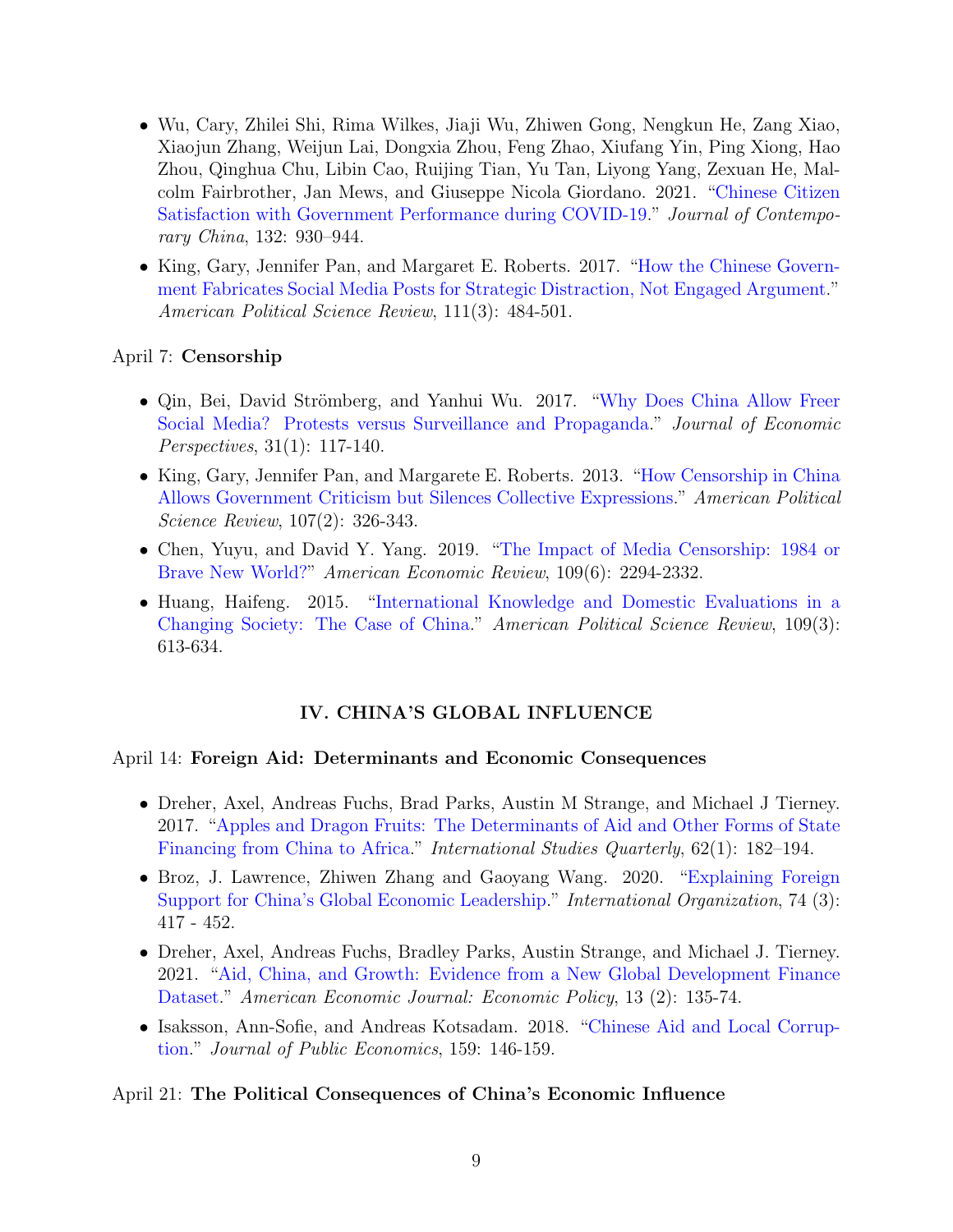- Blair, Robert A., and Philip Roessler. 2021. ["Foreign Aid and State Legitimacy:](https://doi.org/10.1017/S004388712000026X) [Evidence on Chinese and US Aid to Africa from Surveys, Survey Experiments, and](https://doi.org/10.1017/S004388712000026X) [Behavioral Games.](https://doi.org/10.1017/S004388712000026X)" World Politics, 73 (2): 315 - 357.
- Eichenauer, Vera Z., Andreas Fuchs, Lutz Brückner. 2021. ["The Effects of Trade,](https://doi.org/10.1016/j.jce.2020.08.005) [Aid, and Investment on China's Image in Latin America.](https://doi.org/10.1016/j.jce.2020.08.005)" Journal of Comparative Economics, 49(2): 483-498.
- Autor, David, David Dorn, Gordon Hanson, and Kaveh Majlesi. 2020. ["Importing Po](https://doi.org/10.1257/aer.20170011)[litical Polarization? The Electoral Consequences of Rising Trade Exposure.](https://doi.org/10.1257/aer.20170011)" American Economic Review, 110 (10): 3139-83.
- Colantone, Italo, and Piero Stanig. 2018. ["Global Competition and Brexit.](https://doi.org/10.1017/S0003055417000685)" American Political Science Review, 112 (2): 201-218.

# April 28: Reacting to China's Influence

- Chyzh, Olga V., and Robert Urbatsch. 2021. ["Bean Counters: The Effect of Soy](https://doi.org/10.1086/709434) [Tariffs on Change in Republican Vote Share between the 2016 and 2018 Elections.](https://doi.org/10.1086/709434)" The Journal of Politics, 83(1): 415-419.
- Kim, Sung Eun, and Yotam Margalit. 2021. ["Tariffs As Electoral Weapons: The](https://doi.org/10.1017/S0020818320000612) [Political Geography of the US–China Trade War.](https://doi.org/10.1017/S0020818320000612)" International Organization, 75(1): 1-38.
- Margalit, Yotam. 2011. ["Costly Jobs: Trade-related Layoffs, Government Compensa](https://doi.org/10.1017/S000305541000050X)[tion, and Voting in U.S. Elections.](https://doi.org/10.1017/S000305541000050X)" American Political Science Review, 105(1): 166- 188.

# May 5: Rethinking the "China Model" and the US-China Competition

• Piketty, Thomas, Li Yang, and Gabriel Zucman. 2019. ["Capital Accumulation, Private](https://www.aeaweb.org/articles?id=10.1257/aer.20170973) [Property, and Rising Inequality in China, 1978–2015.](https://www.aeaweb.org/articles?id=10.1257/aer.20170973)" American Economic Review, 109 (7): 2469-96.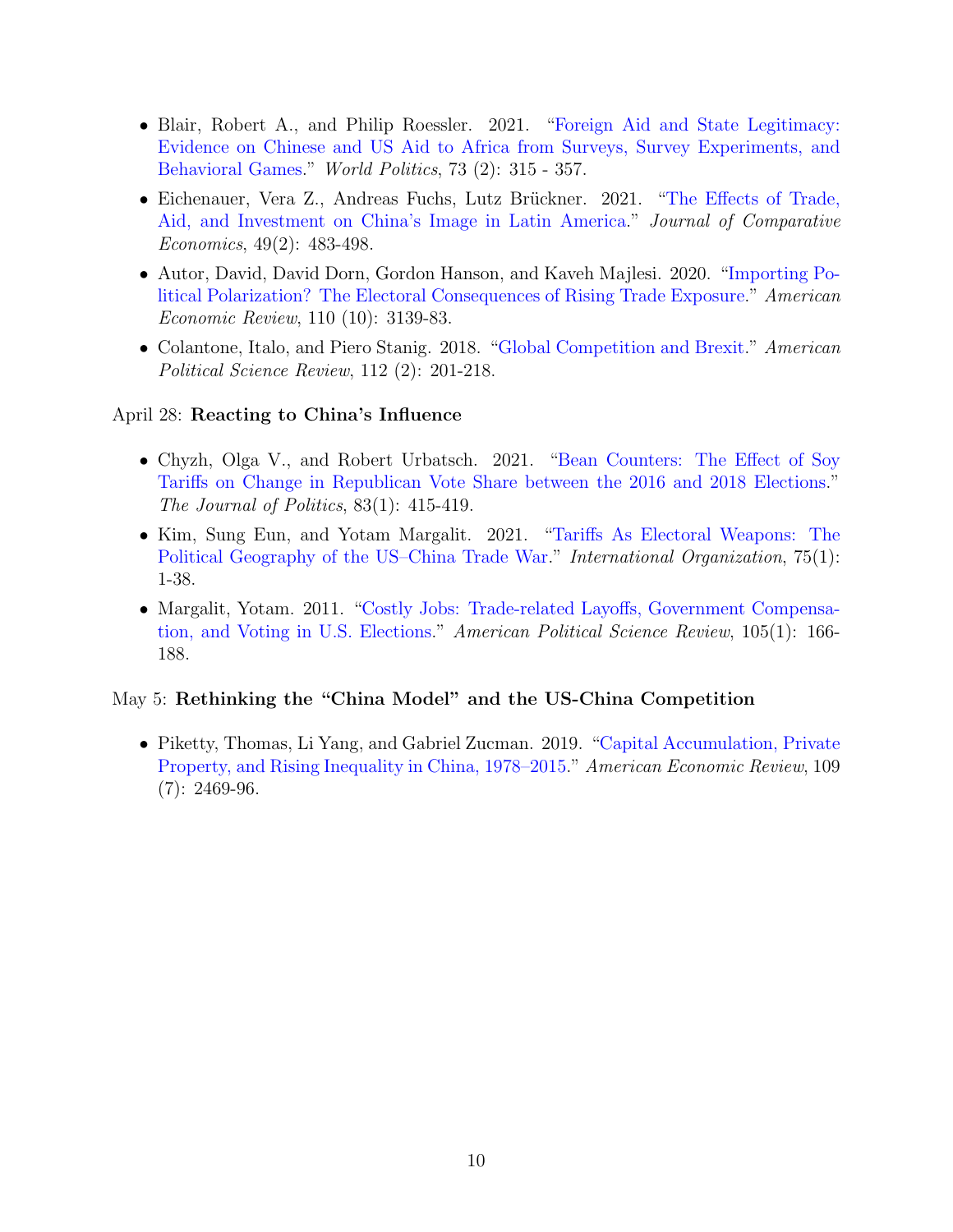# Appendix: Term Paper Preparation Guide

Your term paper is worth 40 points. You will analyze a political reform (preferably, for the sake of this course, in China) that takes place in any part of the world and at any time. You should only focus on one specific reform in your paper. I will grade the term paper based on the extent to which you have successfully achieved the following goals:

- Provide enough background information (10 points). Please provide the background information relevant to your case. You should assume that the reader knows nothing about the specific setting that you are analyzing. You will lose points if your paper does not provide enough background information for the reader to understand what is going on. You do not have to write anything irrelevant to your specific research question. For instance, when you analyze a specific foreign policy reform in the United States, there is no need to write a section on American history. But you do want to provide background information about this specific foreign policy problem.
- Pinpoint the major problem (5 points). In this part, you should answer the following questions – what was the purpose of the reform? What kind of challenges did the leader face to implement the reform? What made it so difficult? For instance, if you are analyzing Deng Xiaoping's economic reform in the 1980s, you should tell us what difficulty Deng faced in the wake of the reform. The difficulty for him to reform China's centrally planned economy (among many other things) is that he will need to persuade the ruling elites to support his reform agenda, while transform the planned economy that many "old guards" in the Party were eager to defend.
- Existing explanations (10 points). Summarize the existing explanations for why this reform has failed (or succeeded). This requires you to do some research on the existing literature. Please properly cite others' work. The style of citation does not matter. What matters is that you cite accurately and people can use your citations to find the paper.
- Analysis (15 points). What is your explanation for the failure or success of this reform? Provide theoretical reasoning to support your and use empirical evidence to support your argument. This part will be graded based on how persuasive your argument is and how convincing your evidence is. Your empirical analysis of evidence can be either quantitative (e.g., regression analysis) or qualitative (e.g., case studies). Among the 15 points in total, 5 points will be based on the merit of your argument, 5 points will go to the quality of your evidence, and the remaining 5 points will be based on your analysis of evidence.

Other Requirements:

- Your paper cannot exceed 20 pages in total (everything included bibliography, tables, appendix, etc.) unless you obtain exception from the instructor. For each additional page beyond the 20th page, you lose 1 point until all 30 points are lost.
- Please use double space and 12 points. Your margins should be 1 inch (which is, in most cases, the standard setting in Microsoft Word or Latex).